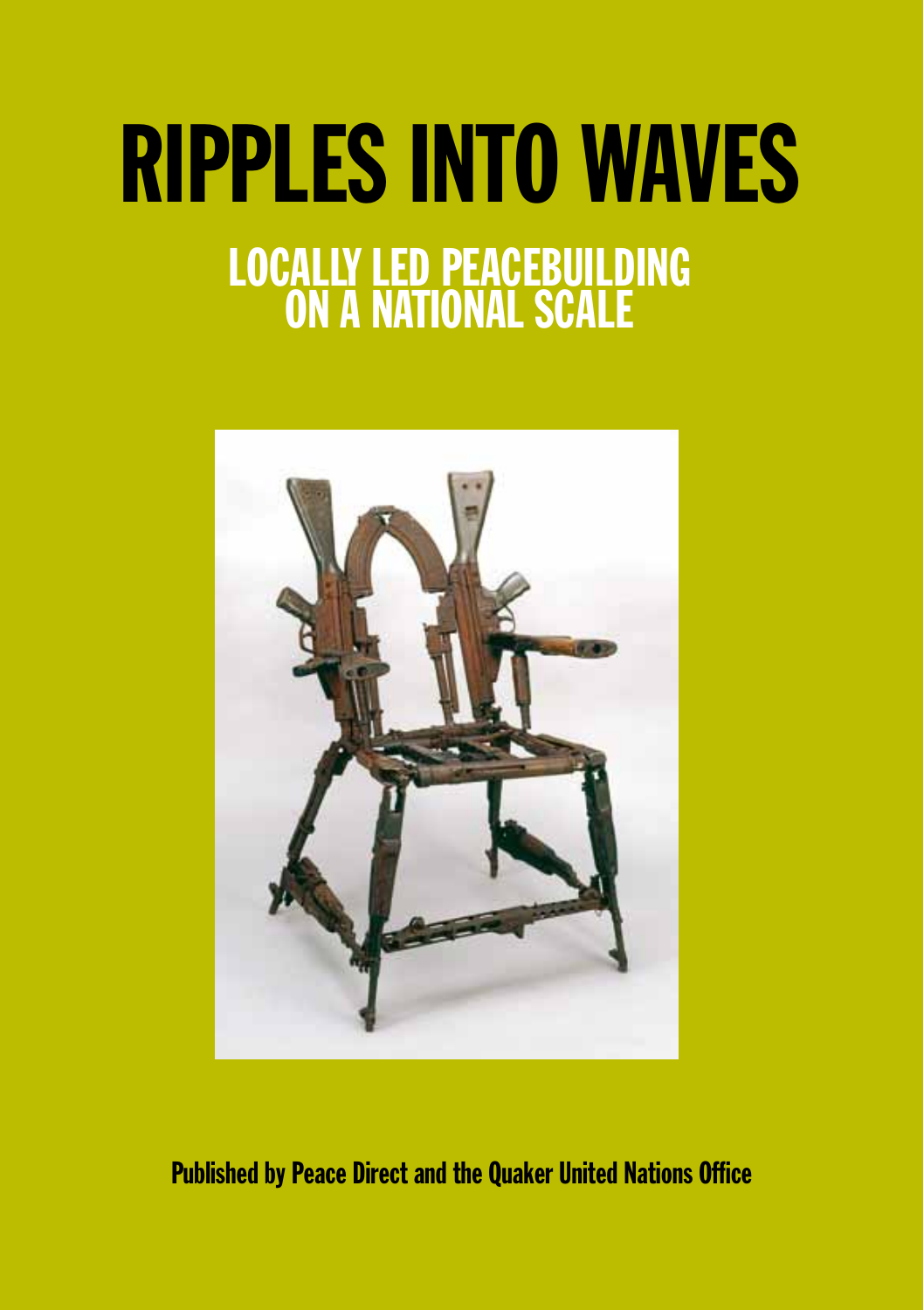# **CONTENTS**

- 1 Summary and background
- 2 Case study: Somaliland
- 3 Case study: Mozambique
- 5 Case study: Kenya
- 7 Case study: Guyana
- 8 Discussion
- 10 A four-step approach
- 12 Conclusion
- 13 About Peace Direct and QUNO

*For more information about local peacebuilding please visit:*

- *Insight on Conflict (www.insightonconflict.org), Peace Direct's online information resource on local peacebuilders worldwide.*
- *<i>The UN Peacebuilding Portal (www.peacebuildingportal.org).*

*This paper is co-published by Peace Direct and the Quaker United Nations Office (QUNO). It grew out of two talks delivered by Carolyn Hayman OBE, Chief Executive of Peace Direct, to staff and diplomats at the UN in New York in January 2010, one of which was hosted by QUNO New York.*

*© Carolyn Hayman/Peace Direct 2010. ISBN 978-0-9552419-1-8. Permission to quote freely from this paper can be obtained from Peace Direct.*

*Cover image: Throne of Weapons, by Kester, created from weapons collected by FOMICRES in Mozambique (see page 3). © British Museum/Kester.*



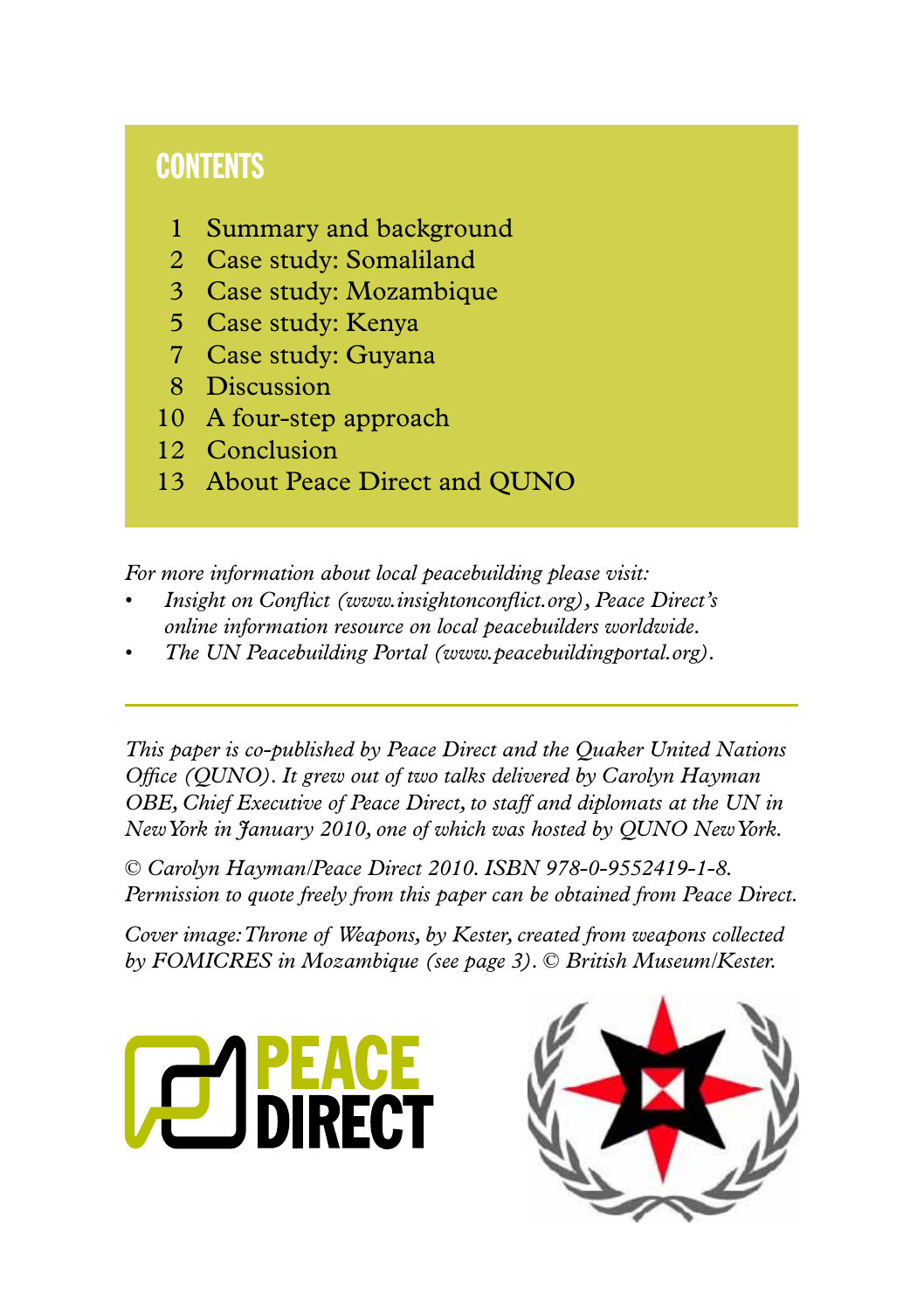# **SUMMARY**

This short paper aims to demonstrate that peacebuilding initiatives can be led by local rather than international players and that this approach can work successfully on a large scale. It aims to counter the view that locally-led activities cannot be scaled up sufficiently to make a significant impact. And it argues that 'insiders' (ie local players) are at least as important as 'outsiders' (ie international players) in building peace that is sustainable.

The paper summarises four peacebuilding initiatives, all more or less locally led, which have operated on a large scale, and which have had real impact in ending violent conflict.

It then sets out steps that could be taken to move from current practice, in which local capacity for peacebuilding is viewed as marginal, to one where it is regarded as a central element of any strategy for managing conflict.

# **BACKGROUND**

Every society contains its own mechanisms for resolving conflict. If it did not, it would not hold together as a society. However, in situations of violent conflict, either in the run-up to conflict, during conflict, or in post-conflict settings, these mechanisms may not be sufficient. Outsiders – international mediators, UN agencies, international NGOs – may have an important role to play as well.

All too often, however, when outsiders become engaged, they pay little attention to the local capacity for conflict resolution that is already active. Instead of knitting efforts together for the greatest impact, outsiders 'land' and take over, dominating media coverage of the conflict, and controlling the narrative of what really counts in making peace.

A more balanced approach is expressed by Sara Pantuliano, of the Overseas Development Institute: 'You can imagine the externally brokered peace agreement as being like the stones in a wall. But the work of local, insider peacebuilding constitutes the cement that holds those stones in place. Without cement, the wall will fall down.'1 And

*<sup>1</sup> Author's conversation with Sara Pantuliano.*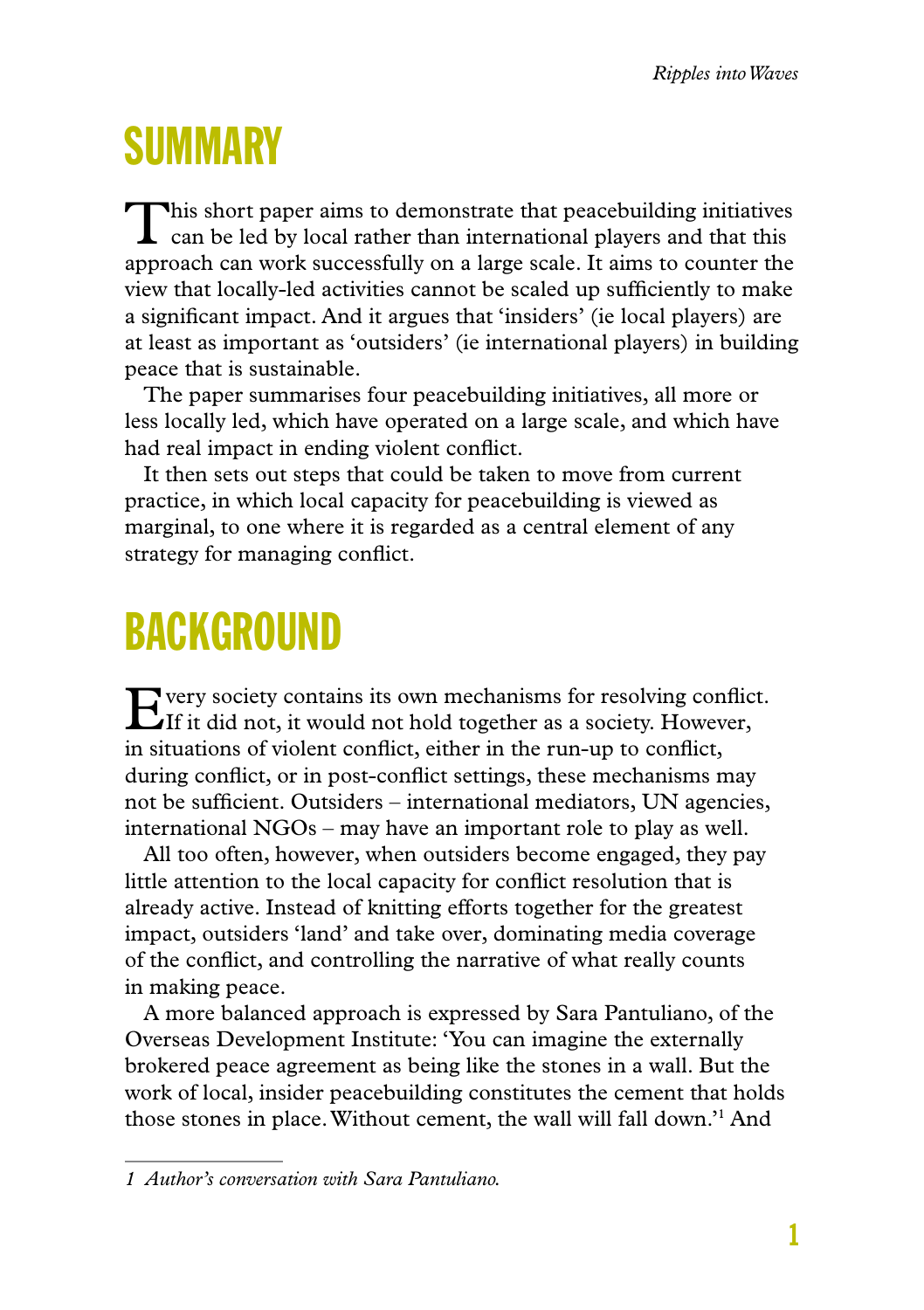that is one reason among several why 40% of peace agreements fail, leading to a resumption of conflict within 10 years.<sup>2</sup>

One reason that outsiders rarely investigate local capacities for peacebuilding, before planning their own interventions, is their perception that local initiatives are small-scale: worthy and well intentioned, it is assumed, but insufficient to make a difference to the conflict writ large. The case studies that follow show a different picture of local peacebuilding.

# Case studies

### Case study A: Somaliland

This is an example of local peacebuilding on a national scale, with high impact and low cost.

The series of peace agreements in the 1990s, whereby violent conflict was ended in the northern part of Somalia, is widely recognised as one of the most successful peace initiatives in the Horn of Africa – often rather ruefully, as it was done with little assistance from outside. There were a number of reasons for this absence of outside help. First, there was no international support for a breakaway Somaliland. Second, the Somalis involved had a clear conception of their priorities post-conflict, which included reviving the traditional justice system. Outsiders had little to offer towards these goals.

The process that led to the Borama conference in 1993 was largely bottom-up, as small-scale peace negotiations led by the local elders joined together in a circular or repetitive pattern, until the whole area of Somaliland was included. It has been said that this iterative approach, and the fact that sub-clans were given the responsibility for disarming their own members, overcame one of the main issues in disarmament and demobilisation programmes, namely the vulnerability of the first group to disarm. Outsiders, for example the Mennonites, provided small amounts of funding for 'petrol and rice' – the costs of bringing people together – though most of the costs were born by local and diaspora businesses.

*<sup>2 &#</sup>x27;Greed and grievance in civil war', Paul Collier with Anke Hoeffler, Oxford Economic Papers, vol 56 issue 4, 2004.*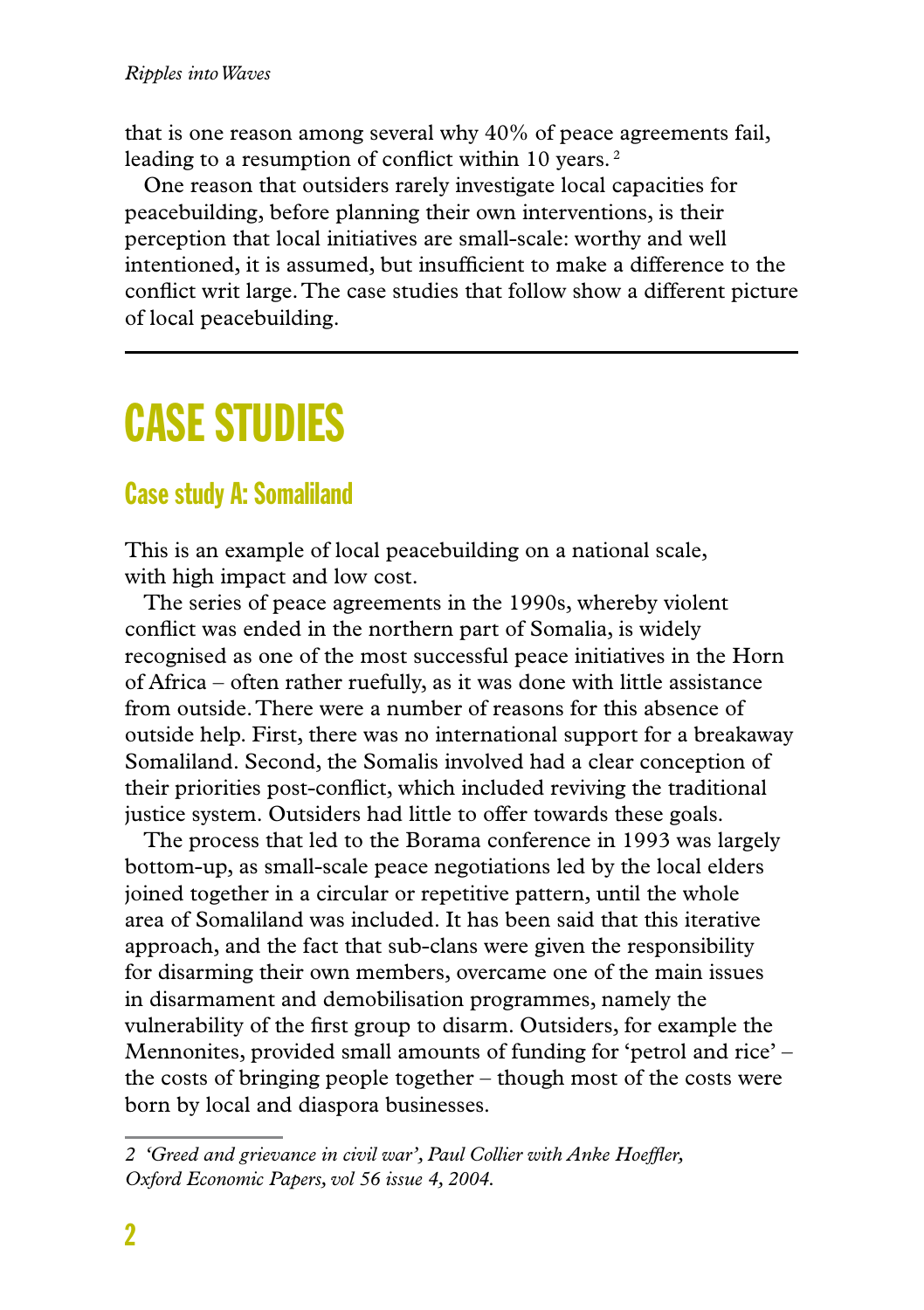However, the peace was not durable, and a second round of peace conferences in the mid-1990s led to a lasting peace and the current constitutional structure of a house of elected party representatives and an upper house of nominated clan elders. This arrangement ensured a widely representative parliament. In all, it is estimated that over 100 peace conferences at different levels were held – a large-scale activity across the whole of society. The overall non-Somali external contribution to the two series of peace conferences is estimated at around  $$500,000^3 - a$  tiny sum compared to the costs of the successive peace conferences held in Djibouti and elsewhere for Somalia.

In this case, there seem to have been positive reasons why the peace agreement succeeded effectively without international assistance:<sup>4</sup>

- Lack of financial support to the government from outside increased the influence of the business community. Because the pastoral economy was dependent on stability and management of public goods, the business community supported political reconciliation.
- • Lack of outside support for the government meant that the latter needed to build broad coalitions to be sustainable.
- The absence of external foreign assistance helped to allay concerns among the population about the possible emergence of a predatory state that would be unaccountable to its population.

### Case study B: Mozambique

This is an example of locally-led disarmament that was both cheaper and larger-scale than the UN-led process that preceded it.

Many indigenous Mozambican organisations have played a part in safeguarding the peace after the peace agreements.<sup>5</sup> One of the largest-scale initiatives was FOMICRES' campaign to collect weapons left over from the war, eventually totalling over 800,000 weapons (described as the Arms to Ploughshares programme).

FOMICRES (Mozambican Force for Crime Investigation and

*<sup>3</sup> Author's conversation with John Paul Lederach, Notre Dame University.*

*<sup>4 &#</sup>x27;Peacebuilding without External Assistance: Lessons from Somaliland',* 

*Nicholas Eubank, Centre for Global Development, 2010.*

*<sup>5</sup> See, for example, Collaborative for Development Action case study* 

*<sup>&#</sup>x27;The Cumulative Impact of Peacebuilding in Mozambique', 2009.*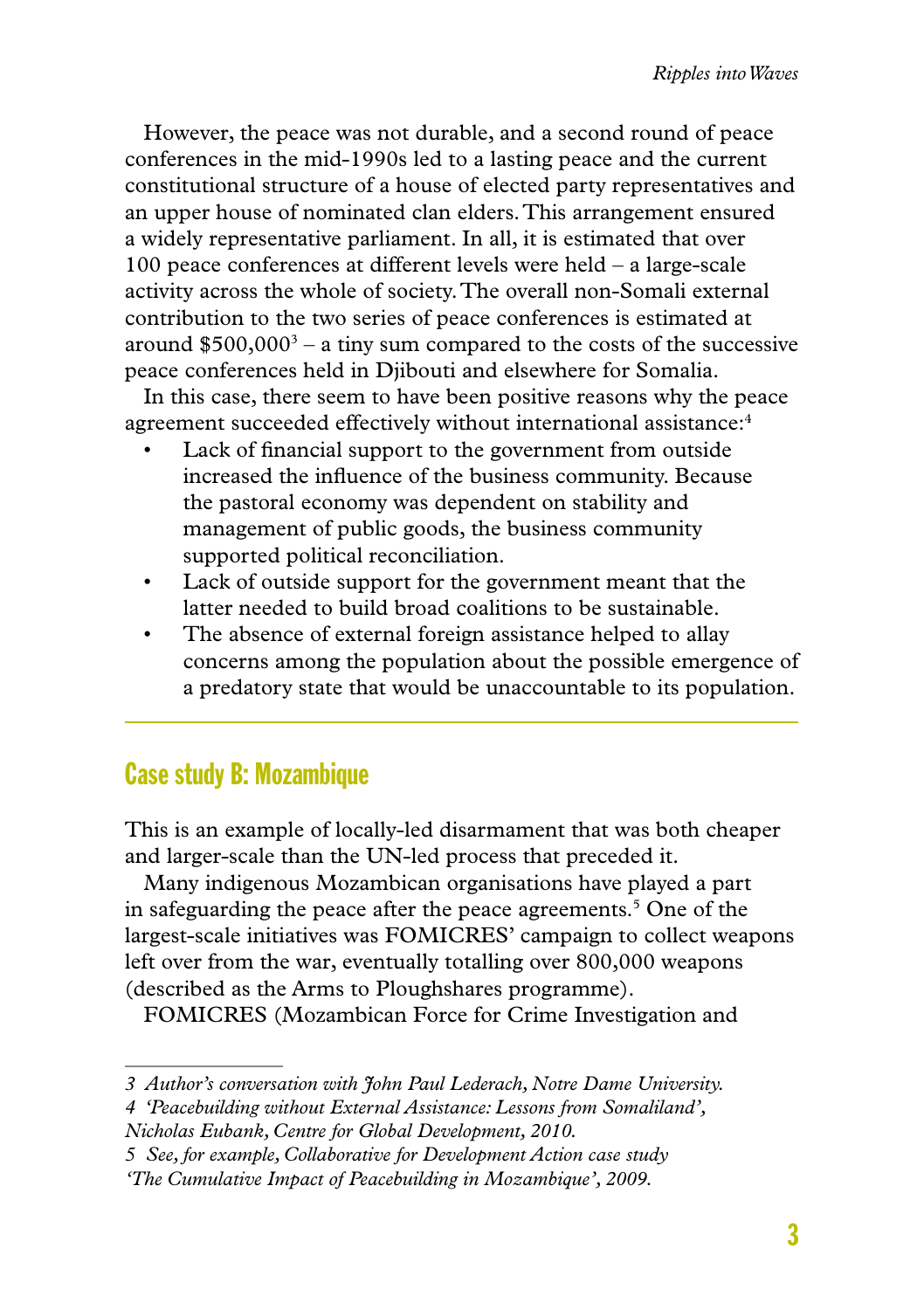Social Reinsertion) was founded as an informal organisation by a group of Mozambicans most of whom had served as child soldiers, in some cases for both Frelimo and Renamo. The context was that the UN (UNAMOZ) had spent two years disarming combatants, but there were still very large caches of weapons scattered across the country. FOMICRES' approach was to visit communities where they suspected there were weapons, and engage in discussion with the community about whether the presence of weapons really made them feel safer. If the community agreed that they wanted to be rid of the weapons, FOMICRES offered the 'service' of taking and destroying the weapons, in full view. Economic incentives were provided to the community as a whole according to a tariff – small dumps might win a bicycle, building materials or a sewing machine. A large collection of 700 weapons could secure a tractor.

FOMICRES displayed great ingenuity in resourcing the programme. As well as receiving approximately \$6m in cash grants from international donors over a 10-year period, they secured containers of abandoned bicycles from Japan.

FOMICRES, unique among NGOs to be formally authorised to collect and destroy weapons after the war, engaged and managed the whole process from beginning to end, including the physical destruction of the weapons, for which they received training from the South African police. The civic education on reconciliation was done in partnership with church members of the Christian Council of Mozambique. Most of the weapons were blown up or cut up, and some of the latter were made into artworks such as the celebrated Throne of Weapons (see front cover), which have been displayed all over the world including in the UN. It is unlikely that they would have been able to take on the role of collecting and destroying weapons if UNAMOZ had not left Mozambique after only two years, in 1996.

This example illustrates the very significant difference in cost between international and local approaches. The UNAMOZ mission spent \$113m in demobilising, reinserting and reintegrating 92,881 former combatants.<sup>6</sup> The money cost of FOMICRES' 10-year programme to deal with over 800,000 weapons was only \$6m.

*<sup>6</sup> I am grateful to Cornelis (Kees) Steenken, Co-ordinator, UN Inter-Agency Working Group on DDR, for this information.*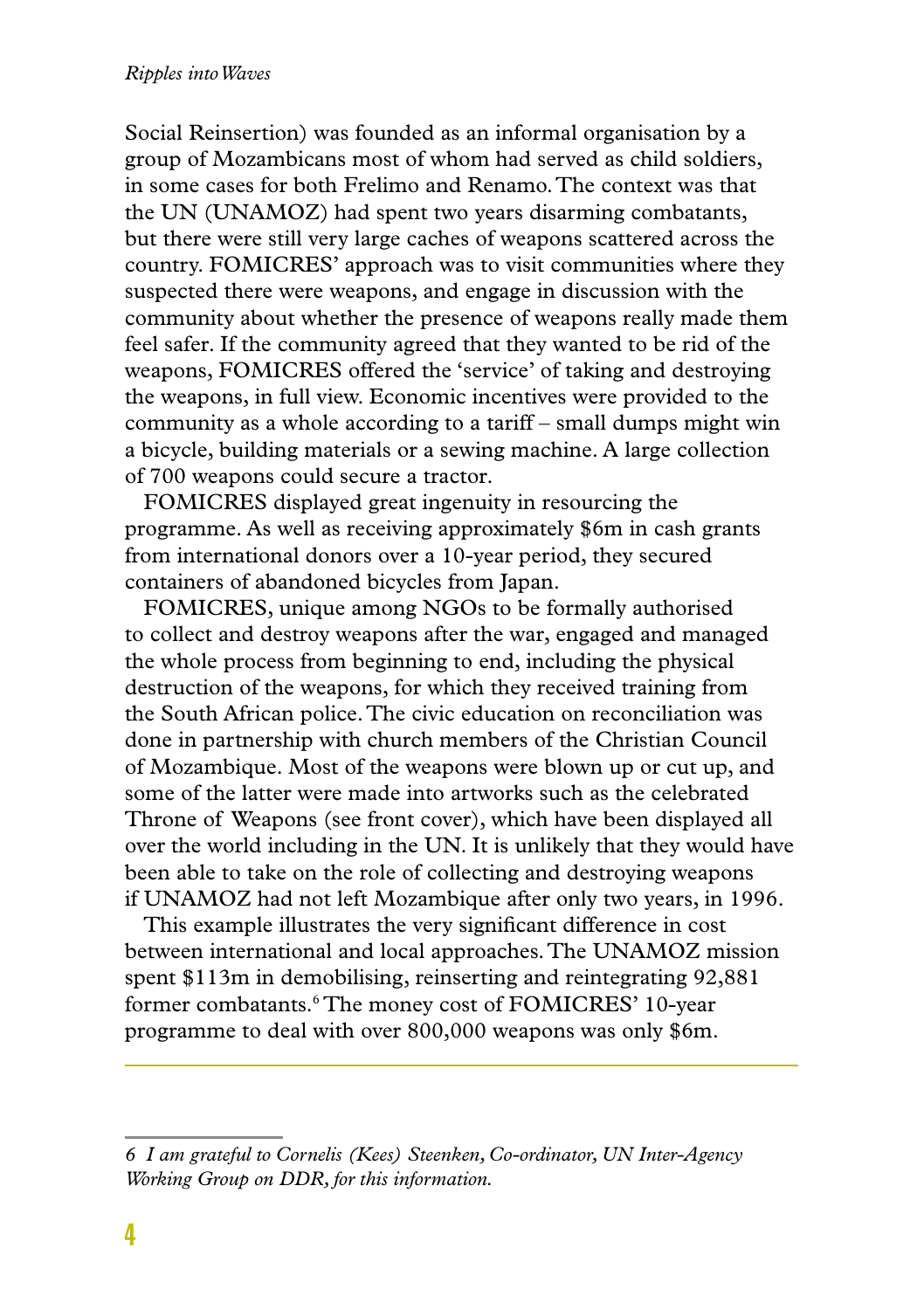#### Case study C: Kenya

This is an example of conflict resolution that could only have been provided by local players, and operated on three sophisticated levels nationwide.

Even before the results of the 2007 Kenyan elections were announced, people in Kenya could see trouble ahead. George Wachira, in his case study 'Kenya's Concerned Citizens for Peace',7 described how this initiative took shape even before the election results, as members of the five-person Concerned Citizens for Peace Committee (CCP) noticed an upsurge in violence. The Committee, composed of two former generals, a former ambassador and two well-known peace activists, was in full operation at the Serena Hotel in Nairobi by 1 January 2008, just two days after the controversial swearing-in of President Kibaki.

Dekha Ibrahim Abdi, Convenor of CCP, has written of how CCP worked simultaneously at three levels – downstream, midstream and upstream.8

#### *Level 1: Downstream*

At the heart of CCP was the Open Forum, initially held daily, then thrice weekly and then weekly. This provided an opportunity for anyone to come with ideas about how to arrest the violence, appeal for help and resources, or offer them. People came from all sectors of society – business, media, political analysts, university chancellors, young people, student leaders, government officials, religious leaders and politicians. As well as becoming a hub for action, it also became 'a crucial meeting point where Kenyans could come together, reflect and analyse the conflict'.

From this analysis came the Citizens' Agenda for Peace, launched on 9 January 2008, which was widely circulated locally and on the internet, as well as being shared with the diplomats and eminent persons who became involved in helping to resolve the crisis. This document, launched less than two weeks after the crisis broke, was

*<sup>7 &#</sup>x27;Kenya's Concerned Citizens for Peace – A Model Citizen's Response to National Political-Ethnic Conflict in Kenya's 2008 Post-Election Violence', George Wachira with Thomas Arendshorst and Simon Charles, NPI-Africa, 2010.*

*<sup>8 &#</sup>x27;Insider Mediators', Dekha Ibrahim Abdi, Swisspeace CSS/Berghof Foundation for Peace Support, 2008.*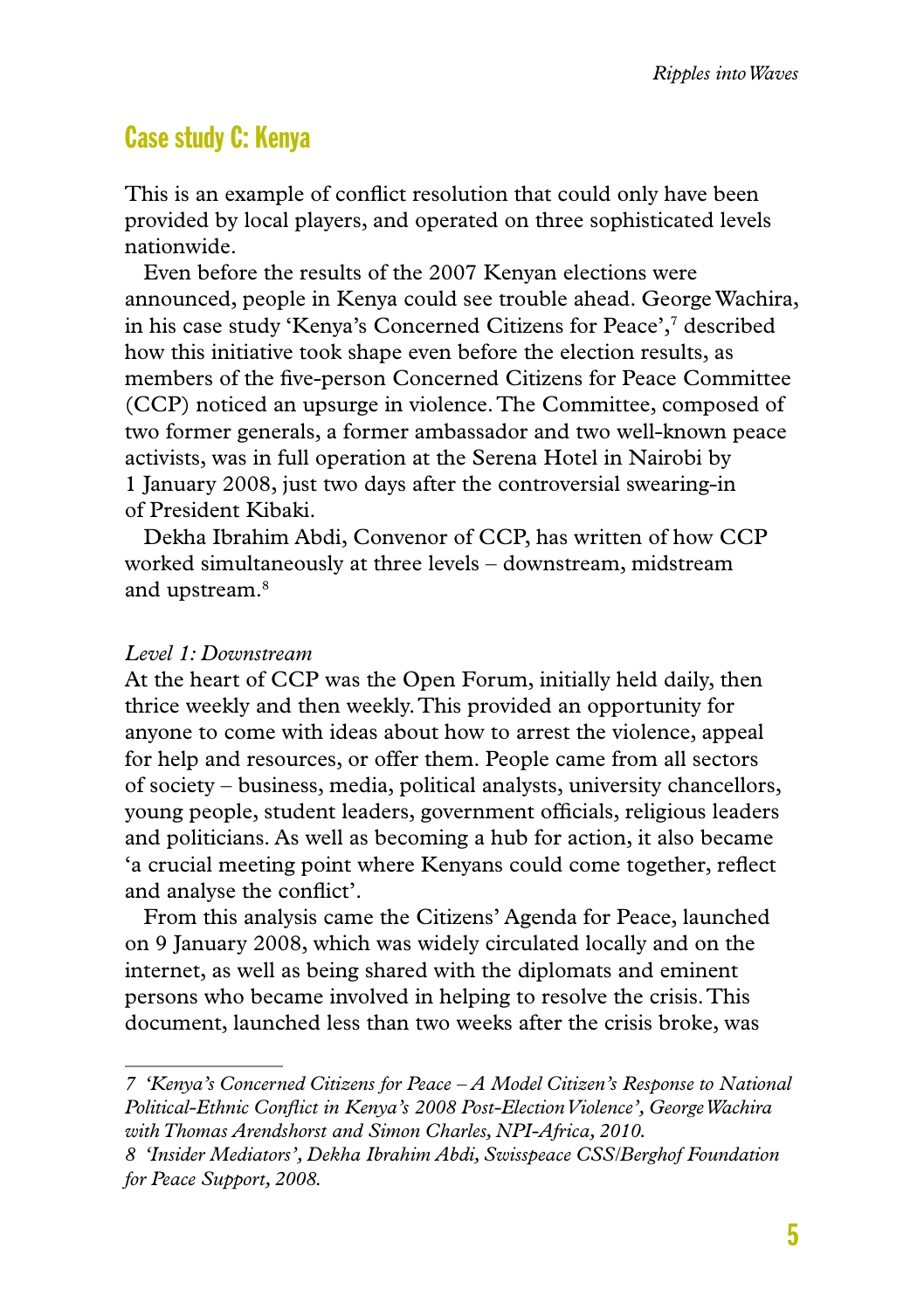substantially mirrored in the later four-point plan of Kofi Annan's negotiating team.

Many initiatives were launched through the Open Forum. The Open Forum looked not only at the hot spots where violence was already a problem, but also at the 'cold spots' where people could see the prospect of violence in the future. Two examples among many: mediation was provided to women's groups around the Rift Valley; and the Decent Burials and Mourning Initiative, funded by American Friends Service Committee, was launched. The Open Forum also led to many sub-groups such as the Concerned Youth for Peace and the Veterans for Peace.

#### *Level 2: Midstream*

The midstream work involved influencing institutions that had the capacity to improve the peace process. These included:

- The Ministry of Education, with whose agreement 400 heads of schools were given training in how to handle trauma and conflict when the schools reopened.
- • The Ministry of Internal Security and Reform, which led to a direct link between the Permanent Secretary's office and CCP.
- • The Ministry of Youth Affairs and Dialogue and student leaders from public universities, to discuss how the latter could play a role in both the national dialogue and in the provision of security at their universities.
- • The Nairobi Provincial Government, to avert full-scale violence in Nairobi, including through the formation of the Nairobi Peace Forum.
- The media, including cellphone companies, to persuade them to give space to messages promoting non-violence. So, for example, all four major daily newspapers agreed to publish the same one-page advertisement from CCP, and one of the cellphone companies arranged that whenever a subscriber topped up their credit they would get a message arguing against resorting to violence. They also worked with the native language FM radio stations, which had been fuelling the pre-election violence, to secure a commitment from them to play an active role in securing the peace.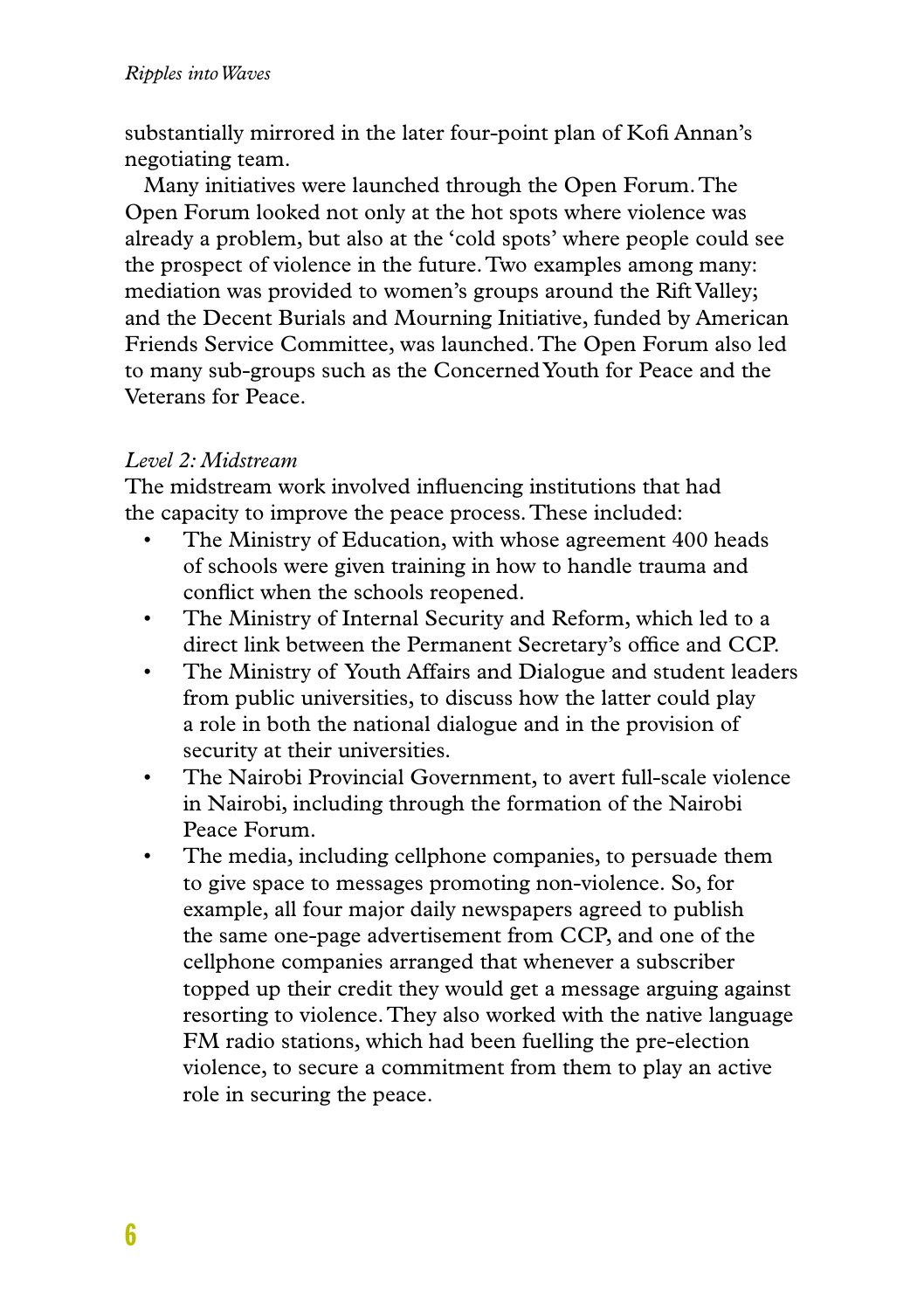#### *Level 3: Upstream*

In order to support the top-level mediation process, the CCP formed a 12-member Technical and Strategy Team to convey the messages and suggestions from the Open Forum to the external mediators.

As with all cases of conflict prevention, it is impossible to know for sure how differently things would have turned out without the intervention of CCP, and how much of a role they played in ensuring that in the end there was a peaceful solution. What is not in dispute, however, is that their reach into the populations that were becoming perpetrators of violence was far greater and far faster than any external agency. This was much helped by platforms such as Ushahidi (www.ushahidi.com), which enabled thousands of ordinary people to share minute-by-minute information about the unfolding situation. (Ushahidi has since been used in a number of humanitarian and conflict situations, including in Gaza.)

In addition, their ability to demonstrate that there was widespread agitation for a peaceful solution put moral pressure on the two political leaders, which could not have been replicated by outsiders.

#### Case study D: Guyana

The Guyanan case differs from the first three, in that it represents a deliberate effort by outside organisations, particularly UNDP and USAID, to mobilise local capacity for peacebuilding.<sup>9</sup>

The context was a series of elections marked by violence, and growing tension in 2002-3 between the two main ethnic groups. Initially the approach chosen by the outside agencies was to broker high-level discussions between the political parties. However, after 18 months little had been achieved. As criminal violence mounted, a womens' organisation, WAVE, had begun large-scale demonstrations every Friday, while Rights of the Child, a youth organisation, established 'Race-Free Zones'.

Concerned about the diminishing likelihood of violence-free elections in 2006, and building on the momentum of these civilsociety actions and work that had already been initiated by Guyanese

*<sup>9</sup> This case is discussed in detail in 'Towards Ethnic Conflict Transformation? A Case Study of the Cumulative Impact of Citizen Peacebuilding Initiatives on the 2006 Guyana Elections', Roxanne Myers, Future Generations, 2009.*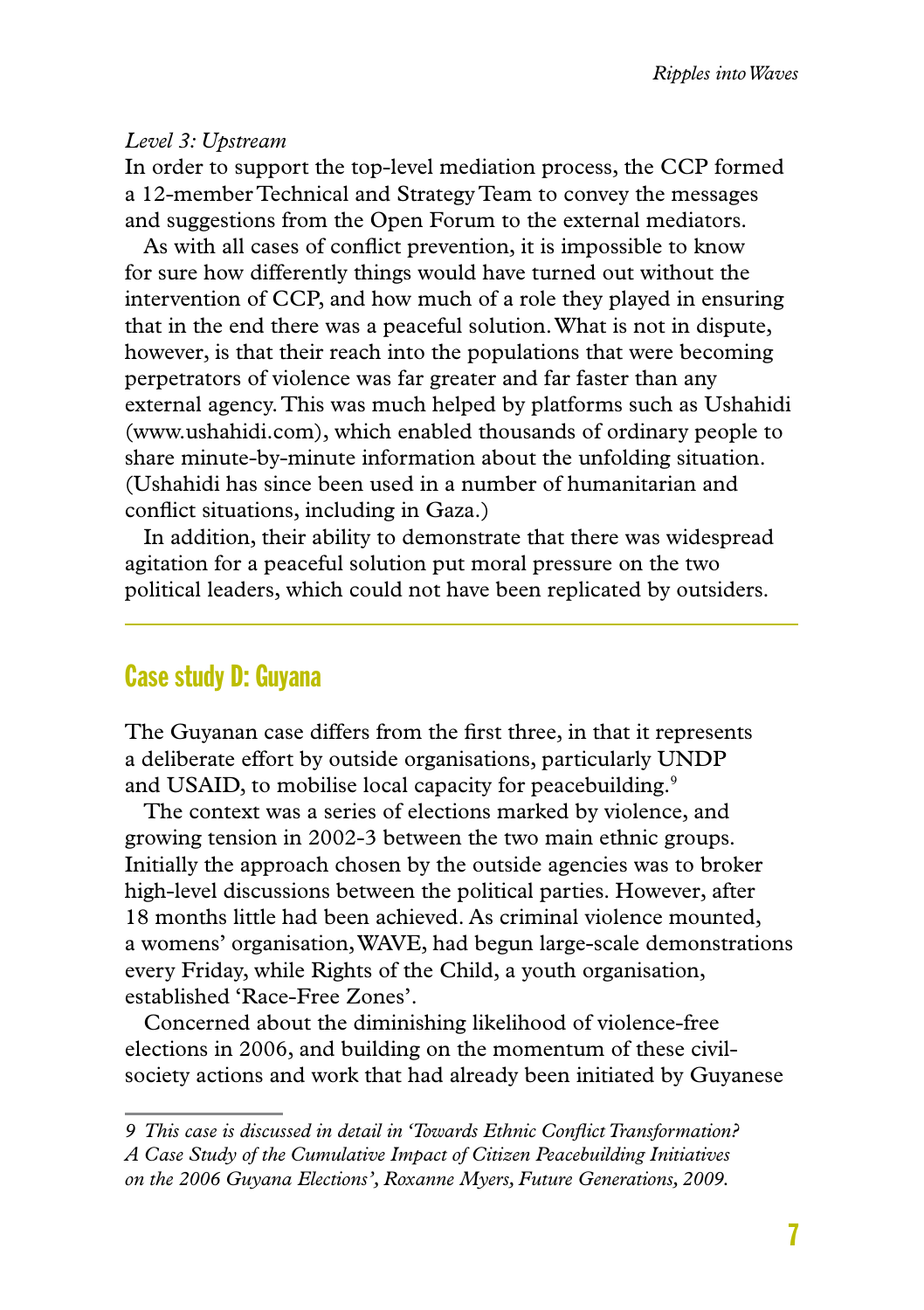organisations from universities to trades unions, the government and international donors launched several large-scale programmes aimed at building conflict resolution skills and promoting co-existence.

The principal initiatives were the Ethnic Relations Commission (a constitutional body), the multi-donor supported United Nations Social Cohesion Programme (SCP), and the USAID-funded Guyana Democratic Consolidation and Conflict Resolution Project.

These two latter programmes engaged the population on a very large scale. It is estimated that approximately 30% of the population were involved in one or more activities of the SCP alone. As well as working to improve conflict resolution skills of official institutions such as local government and the police, a concerted effort was made to find ordinary citizens with an interest in developing these skills. This extended to contracting with local NGOs to work with 'hard to reach' young people in some of the most disadvantaged communities.

The three-year programme stimulated a large number of different citizen-led initiatives, including with the media, as well as more formal activities involving conflict-sensitive development in particularly disadvantaged regions.

When the 2006 elections came round, people in large numbers were talking about social cohesion and dealing with conflict non-violently, even if those words were less familiar than the vernacular 'All awe are one' ('All of us are one people'). The elections were the first in living memory to be held without violence.

# **DISCUSSION**

These four situations are ones in which either outsiders were never involved (Somaliland), stayed for only a short time (Mozambique), arrived after the local initiative had started (Kenya), or made a conscious effort to find and mobilise local capacity (Guyana). They thus illustrate a variety of relationships between outsiders and insiders.

It would be a high-risk strategy to conclude that outsiders should simply absent themselves, stand back and wait for locally-led peacebuilding to succeed. While in some cases this could happen, there are also cases of neglected conflicts where local capacity has been insufficient to bring conflict to an end (eg Burundi in 1993).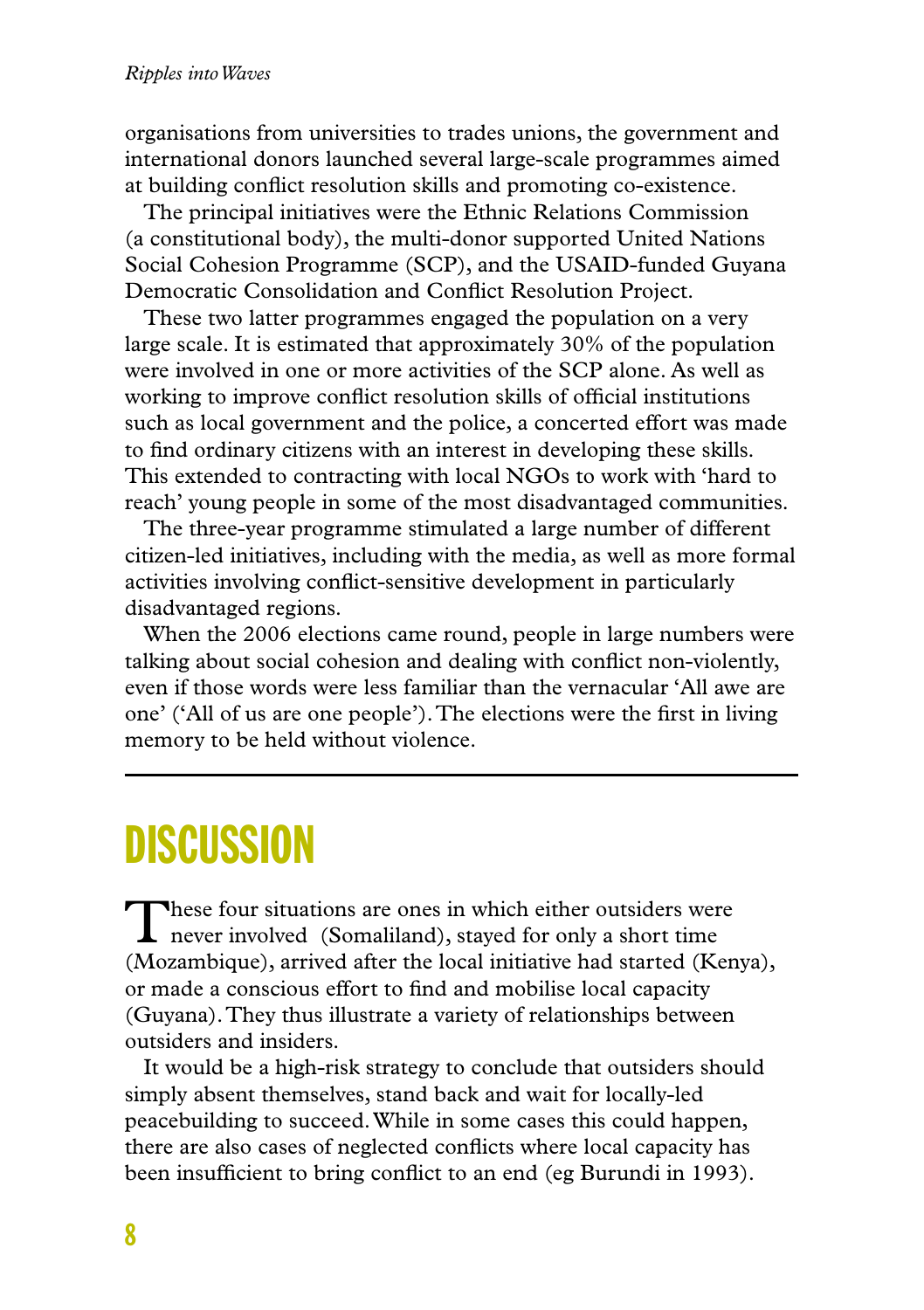Rather, what is needed is a new orthodoxy that places local capacity (going far beyond the government) at the centre, gives it a leadership role, and respects its expertise and commitment. This requires profound changes in the way that outsiders plan interventions.

Fortunately, many of those involved can already see the need, and are looking for the way forward. And the importance of involving local capacity in peacebuilding is already embedded in several key documents – for example the UN Inter-Agency Integrated Disarmament, Demobilization and Reintegration Standards.10

However, practice on the ground often fails to meet these aspirations. In order to move forward, we need to make equitable comparisons between international and local capacity. Both have strengths and limitations. But where local organisations have the capacity to do a job – for example reintegration of combatants or IDPs, weapons collection, civilian protection – then there are reasons to favour giving them a lead role:

- Organisational sustainability peacebuilding is a long-term project, and local organisations are more likely to stay the 15-20-year course.
- Continuity of personnel the individuals involved are more likely to stay involved for the long term if they are local.
- Cost-effectiveness some of the statistics quoted above suggest that local capacity is at least one, and in some cases two, orders of magnitude cheaper than using outsiders.

Some of the constraints on using a 'local first' approach are: a) the commitments that may have been given as part of a peace agreement (for example, the Comprehensive Peace Agreement (CPA) in Sudan gave the two Governments a monopoly on promulgating the CPA); or b) the limitations that the UN faces in making use of civil-society capacity because it is a body of nation states. This is a particular issue for the Peacebuilding Commission, whose mandate is limited to supporting governments. However, the first suggestion below is one that even the Peacebuilding Commission should be able to support.

*<sup>10 &#</sup>x27;Briefing Note for Senior Managers on the Integrated Disarmament, Demobilization and Reintegration Standards' (eg Section V, Has there been an assessment of national capacities for DDR?).*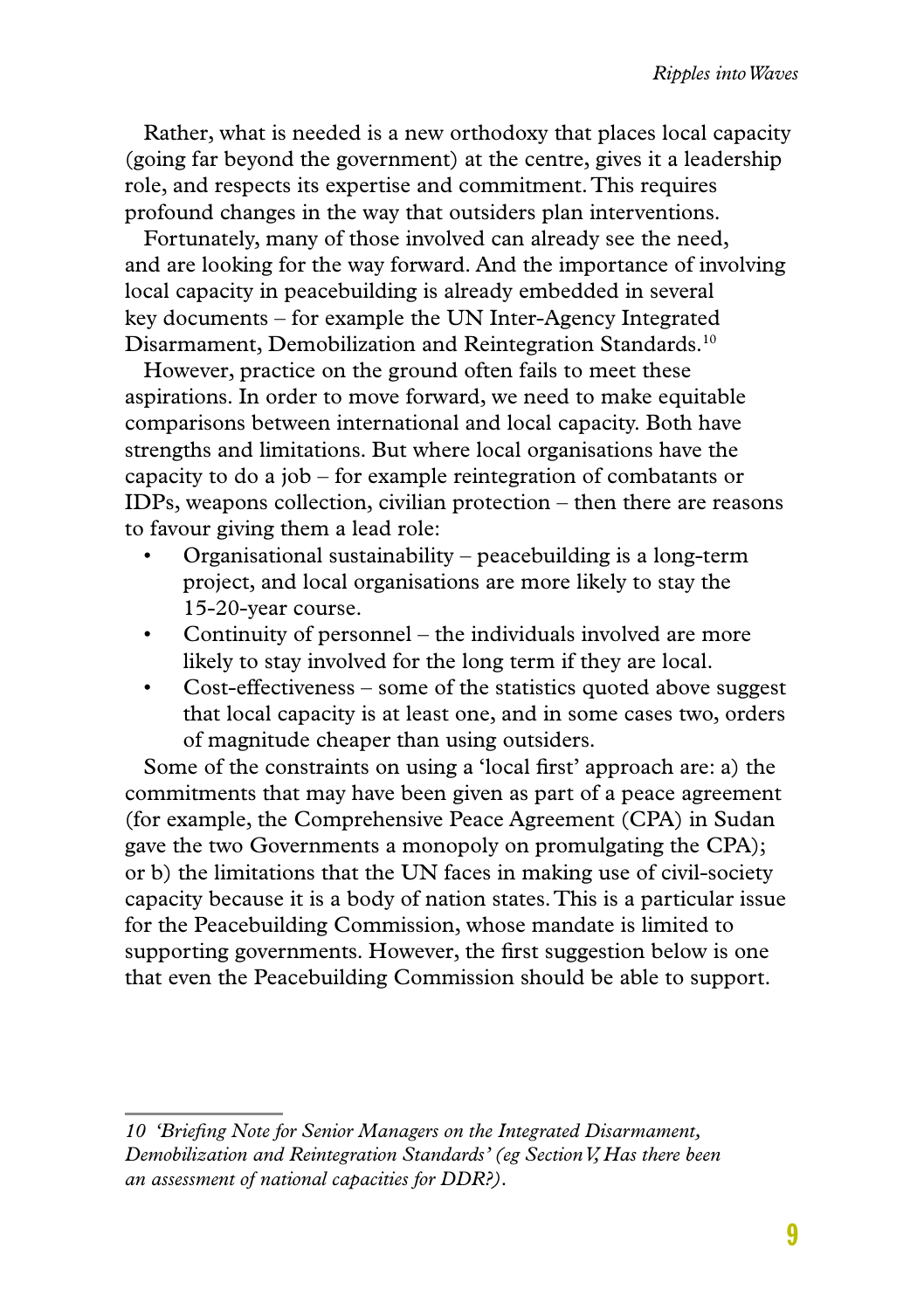# A four-stepapproach

There will be many suggestions from people much closer to the field and with long experience, about how 'local first and local large-scale' could be turned into an operational policy. This paper is intended to provoke such suggestions. To start the ball rolling, here is a simple four-step approach that could be adopted in virtually every conflict-affected region or country.

## Step 1: Use locally led continuous conflict analysis

Lisa Schirch, of Eastern Mennonite University, has proposed that donors take a new approach to conflict analysis. Rather than each donor fly in a team to conduct a snapshot analysis, why not recruit a team of local informants drawn from different sections of society, to maintain a continuous conflict analysis and monitoring system which could be shared by all donors? This would respect local knowledge, save money and build local capacity, as well as helping donors to align their responses to the conflict with each other. Experts from outside the conflict area could provide support, without taking over the direction.

Research by the Collaborative for Development Action suggests that a shared analysis can be important in creating momentum for peace:

*'Several cases point to the importance of the emergence of a shared analysis (even if not agreed to or common) as a benchmark for progress and a contributor to momentum for peace…. This did not mean that people agreed on the analysis of the conflict, but that they had developed an analysis acknowledging the concerns of others as legitimate. In Northern Ireland, the development of this shared analysis appeared to be the most significant impact of the multitude of unconnected and unco-ordinated peace activities that seemed to 'add up'.'* <sup>11</sup>

In this context, continuous local analysis systems could unite smaller civil-society elements into a national-scale network, pooling deep knowledge and promoting a 'joined-up' approach.

*<sup>11 &#</sup>x27;Reflecting on Peace Practice: Consultation Report: Understanding Cumulative Impact', CDA, 2008.*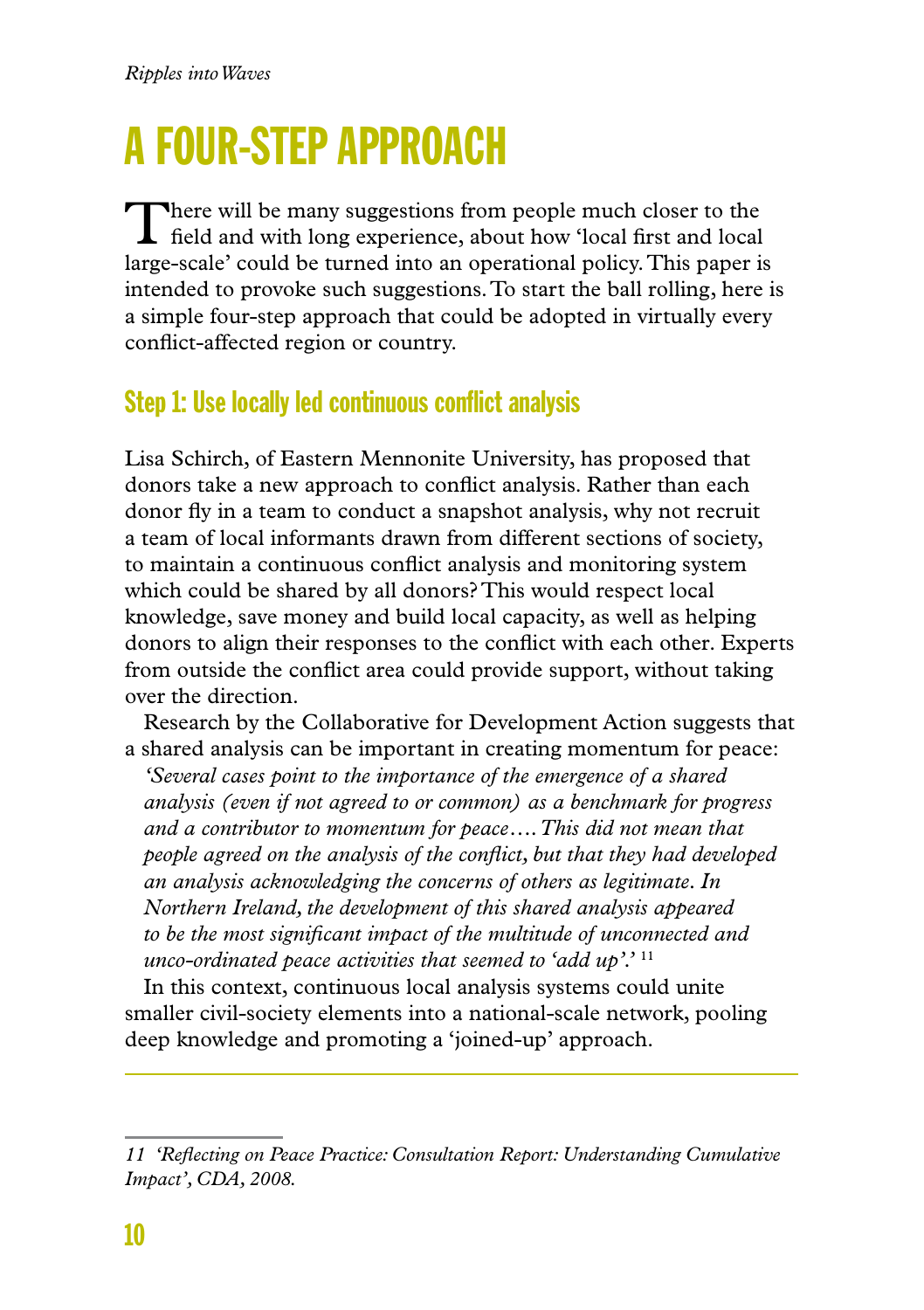### Step 2: Build the conflict analysis into an active platform for peacebuilding

The local monitoring system could develop into the kind of platform for peacebuilding that Concerned Citizens for Peace created in Kenya (and to a smaller degree, Peace Direct has created in the Collaborative for Peace in Sudan). Such platforms are inclusive to everyone who wants to make a contribution. They invite people to contribute without reward, and thus attract people who are motivated by civic responsibility and a desire for a lasting peace. Outside resources may be needed for basic costs, such as 'petrol and rice' in the case of Somaliland, but if a large-scale 'momentum for peace' is to be created then paid staff will need to mobilise large numbers of volunteers.

This kind of large-scale voluntary effort was a feature of all four of our case studies, enabling them to reach much further into the population than they could have done with paid staff alone.

#### Step 3: Allocate dedicated funding to the platform

If the locally led platform is to be fully effective, and able to work with international organisations on a basis of mutual respect and independence, then it needs to have funding allocated specifically to it. As programmes can often be carried out for around 10% of the cost if led locally, an appropriate allocation might be 10% of the funds allocated to the UN for peacebuilding and statebuilding purposes in that country. The platform would have to demonstrate to donors that it had transparent and effective mechanisms for deciding its priorities and choosing the most effective organisations to carry them out, as well as for monitoring their impact. In this regard, there might be a role for outside support at the outset, but with a clear intention that the local platform should function independently in say three years.

### Step 4: Take a long view

The problem of the mismatch between aid flows and needs in postconflict societies has been well documented.12 Funding plans need

*<sup>12 &#</sup>x27;A New Approach to Post-War Reconstruction', Fredrik Galtung and Malcolm Tisne, Journal of Democracy, vol 20 no 4, October 2009.*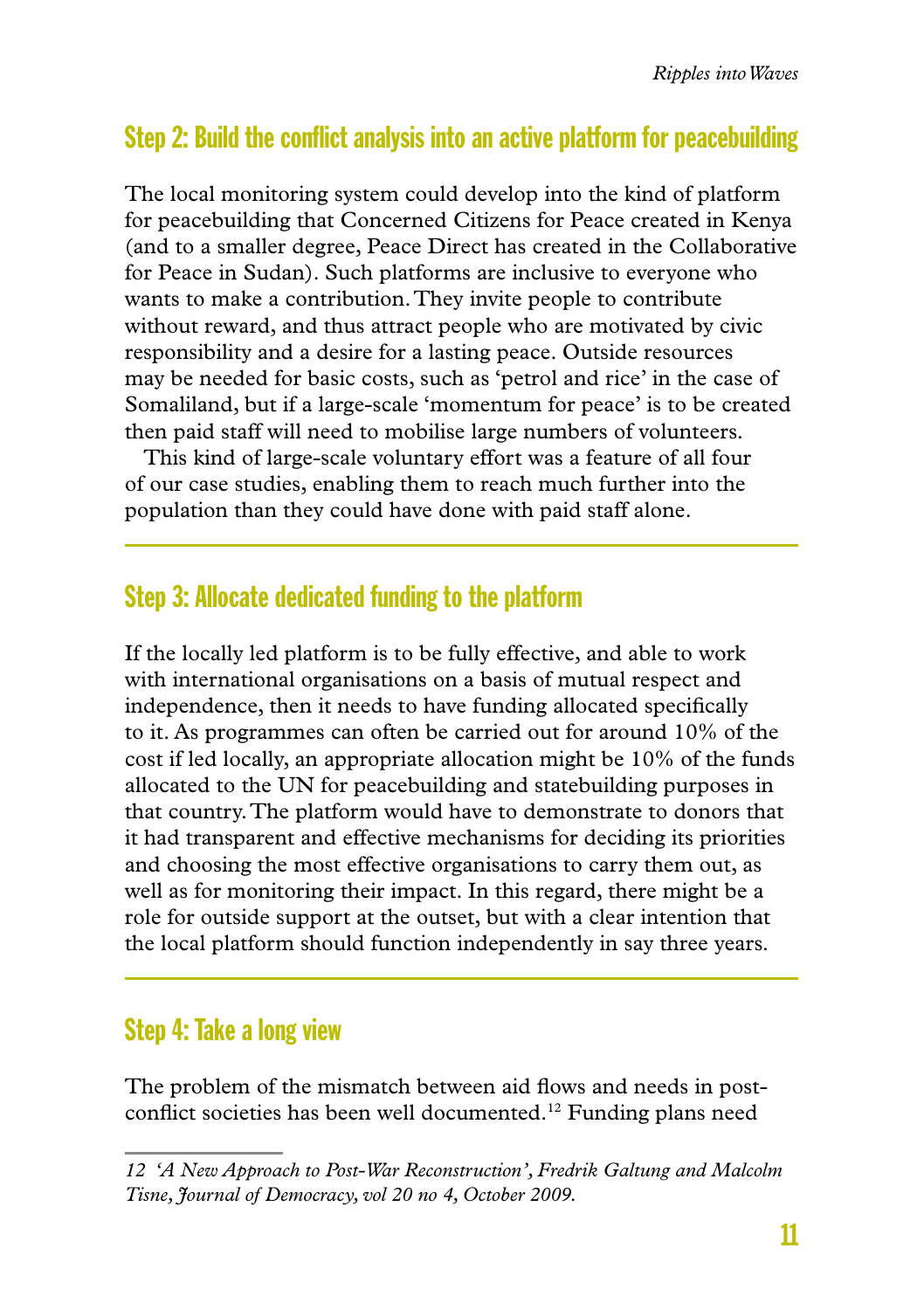to conserve funding at the beginning, when local capacity to absorb it may be limited, in order to be able to continue to fund for the long term. As John Paul Lederach has pointed out, if it took Northern Ireland 12 years after the Good Friday peace agreement to resolve the issue of how Northern Ireland is to be policed, how can we expect much more unstable countries such as DRC to achieve stability in less than 15-20 years?

Again, local peacebuilders are well suited for the longer haul, since they are personally committed to their own communities. They are also highly cost-effective, making the long haul more sustainable.

# **CONCLUSION**

This is a contribution to the debate on a new approach to peace-<br>building that is sustainable, cost-effective and self-determining. We invite interested parties to share their ideas and experiences with us. Our contact details are opposite.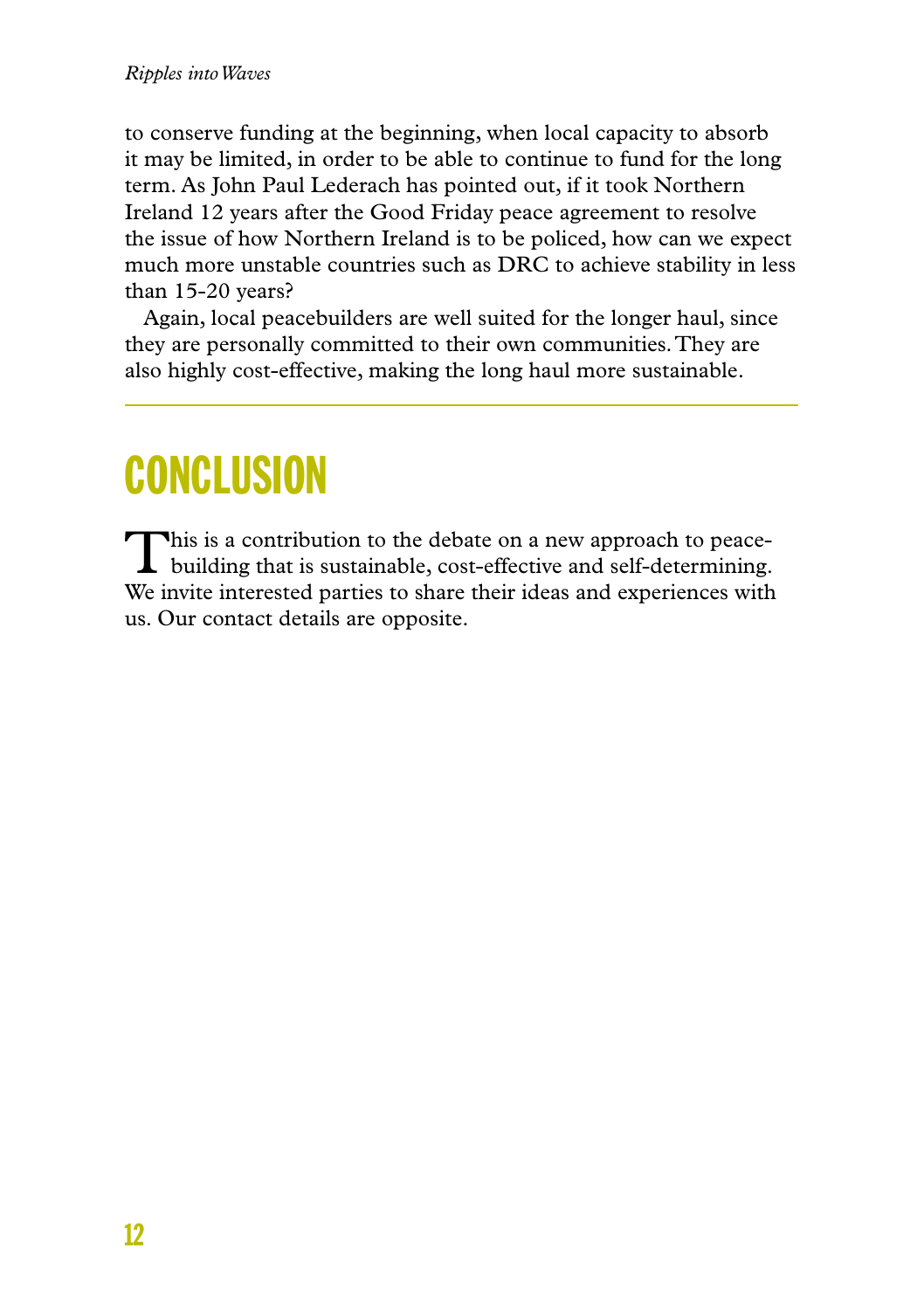### About Peace Direct

*Peace Direct is a UK charity that finds and funds peace-building initiatives led by local people in conflict zones worldwide, and promotes these to people in power and to the public at large.* 

*Many of the organisations that we support are building formal or informal platforms of the kind described in this paper. For example, we helped to establish the Collaborative for Peace in Sudan, a movement of peace organisations crossing Sudan's North-South divide. The Collaborative has launched actions with a large number of Sudanese organisations, including:*

- *Dissemination of the Comprehensive Peace Agreement.*
- *• Supporting tribal leaders to resolve longstanding conflicts.*
- *• Bringing oil companies, MPs and community leaders together to launch the Sudan Oil and Human Security Initiative.*
- *• Building a network of peace committees in South Kordofan and Blue Nile, to map conflict and intervene in potential hot spots.*
- *• Training people in Blue Nile, South Kordofan and Jonglei States in preventing election-related violence.*
- *Fraining community activists to conduct environmental and social impact assessments in oil-affected areas.*

*Our work can be seen at www.peacedirect.org, or you can contact us at Peace Direct, Development House, 56-64 Leonard Street, London EC2A 4LT, UK (tel +44 (0)20 7549 0285, email carolyn@peacedirect.org).*

### About the Quaker United Nations Office

*The Quaker United Nations Office (QUNO) is located in two settings – New York and Geneva. Included in the broad range of work undertaken by QUNO in New York and Geneva is a particular emphasis on the prevention of violent conflict and on peacebuilding.* 

*Much of Quaker work in conflict settings in many parts of the world is of the locally-led variety highlighted in this paper. We are pleased to co-sponsor the publication of this report, as it speaks clearly to one of our core purposes, that of enabling local voices to be heard at international policy levels. For information on our peacebuilding work, see www.quno.org or contact us:* 

- *• Quaker United Nations Office, 777 United Nations Plaza, New York, NY, USA 10017 (tel +1 212 682 2745, email qunony@afsc.org).*
- *• Quaker United Nations Office, 13 Avenue du Mervelet, Geneva, Switzerland 1209 (tel +41 22 748 4800, email quno@quno.ch).*